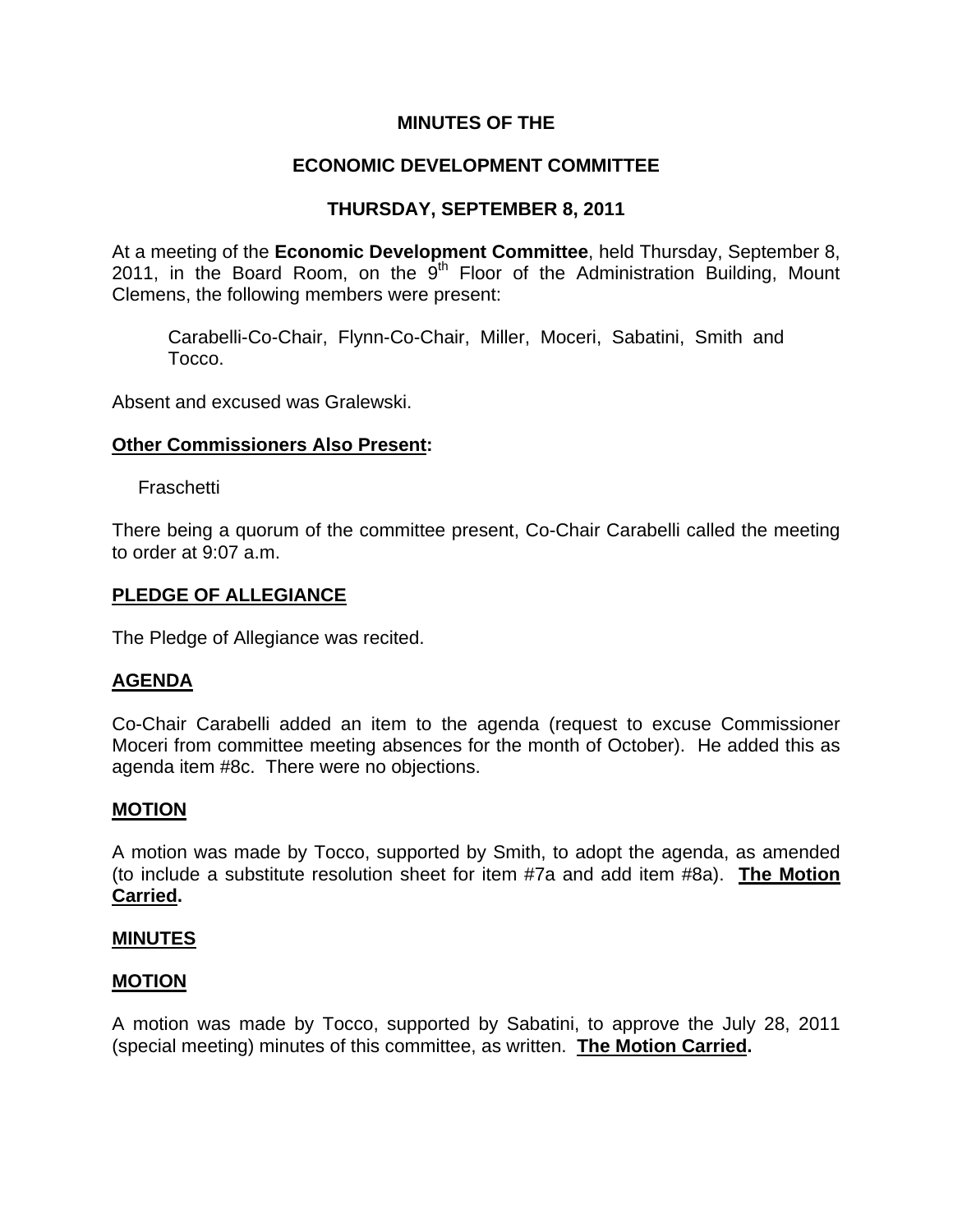### **ECONOMIC DEVELOPMENT**

- a) Presentation on Complete Streets
	- State Representative Jon Switalski
	- JohnPaul Rea and Jeff Schroeder from the Planning and Economic Development **Department**

A handout from State Representative Jon Switalski was distributed.

Two handouts from the Planning and Economic Development Department were distributed.

State Representative Jon Switalski spoke extensively about the following topics: the necessity and benefits of Complete Streets policies, the economy, Complete Streets ordinance, safety needs of pedestrians and bicyclists when roadways are designed, creating a healthy environment and encouraging residents to bike and walk instead of drive, Complete Streets Policy, Public Act 134, Public Act 135 of 2010, and the Michigan Planning Enabling Act.

As stated in the handout: "As defined by law, a Complete Street provides appropriate access to all legal users in a manner that promotes safe and efficient movement of people and goods whether by car, truck, transit, assistive device, foot or bicycle."

As stated in the handout: "Neither Public Act 134 nor Public Act 135 requires local agencies to adopt a Complete Streets policy. It is voluntarily adopted by communities. So far eight communities have local ordinances and 46 communities have a resolution in support of implementing a Complete Streets policy."

As stated in the handout: "The law requires road commissions, MDOT and local units of government to consult with one another regarding projects or plans and to agree on how best to address their respective Complete Streets policies."

The following commissioners spoke: Tocco, Carabelli, Miller and Flynn.

Jeff Schroeder summarized the two handouts.

JohnPaul Rea gave a PowerPoint presentation on Complete Streets. Key topics covered included: The Evolution of Macomb County's Streets, What are Complete Streets, Incomplete Streets, Why Should Complete Streets Matter, Benefits of Complete Streets, State of Michigan Enabling Legislation, Making Macomb's Streets More Complete, Complete Streets Toolbox, Van Dyke Complete Streets Improvements, and Garfield Complete Streets Improvements.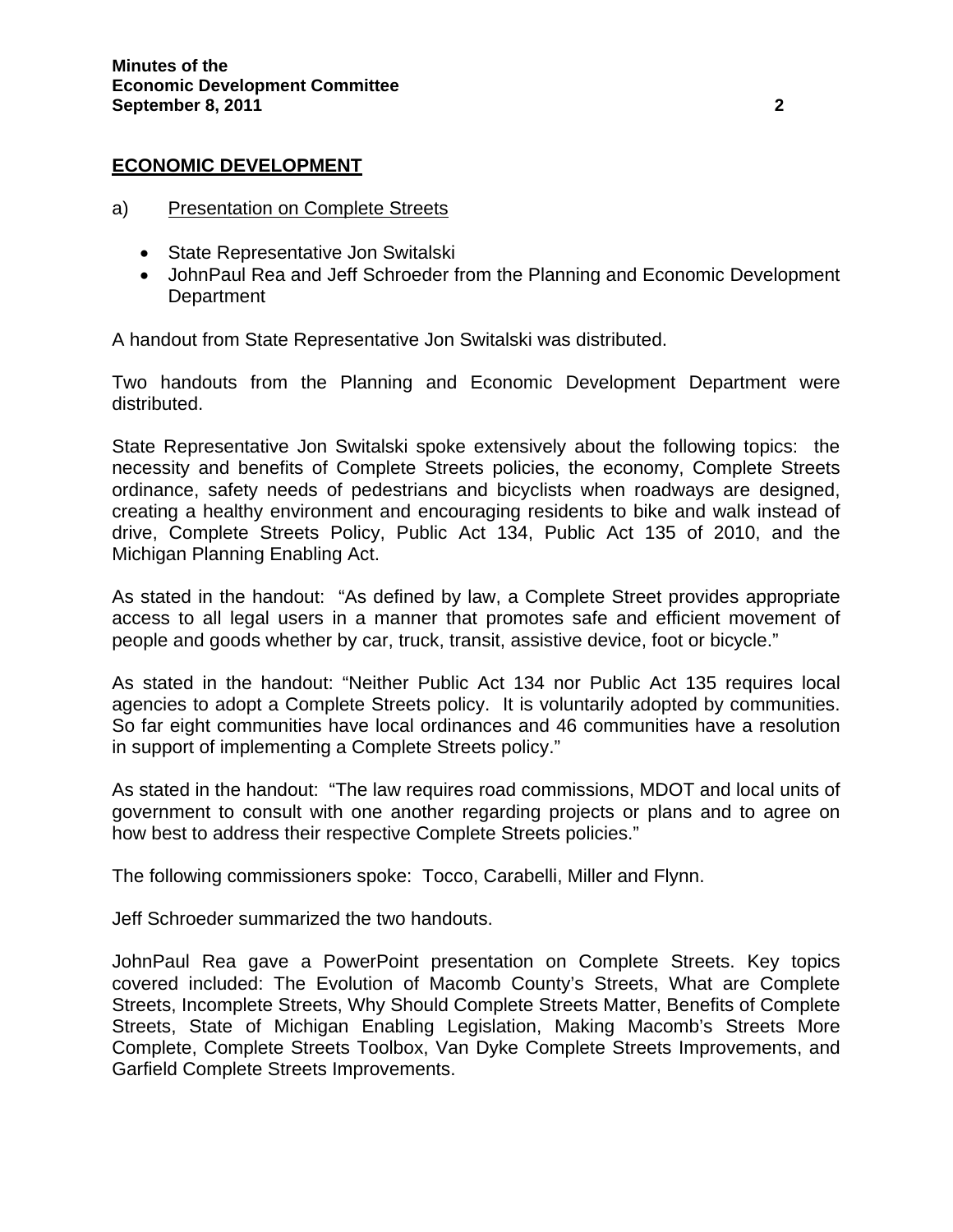The following commissioners spoke: Miller and Moceri.

### **MOTION**

A motion was made by Moceri, supported by Smith, to receive and file the presentation on Complete Streets by State Representative Jon Switalski and by JohnPaul Rea and Jeff Schroeder from the Planning and Economic Development Department. **The Motion Carried.** 

### **SOLID WASTE**

a) Receive and File Discussion on the Amendment of the Solid Waste Plan to Consider the Request of St. Clair County Regarding Septage Disposal and Consultation with the MDEQ **(referred back at 08-25-11 Full Board meeting)**

A substitute resolution sheet was attached to the final agenda.

Jill Smith explained why action needed to be taken to request the County Executive to re-establish and appoint a Solid Waste Planning Commission, subject to Board approval.

The following commissioners spoke: Carabelli, Tocco, Smith and Flynn.

# **MOTION**

A motion was made by Sabatini, supported by Tocco, to receive and file discussion on the amendment of the Solid Waste Plan to consider the request of St. Clair County regarding septage disposal and consultation with the Michigan Department of Environmental Quality. **The Motion Carried.**

b) Request County Executive to Re-Establish and Appoint (Nominate) a Solid Waste Planning Commission

Co-Chairs Carabelli and Flynn referred to the resolution sheet and asked that the word "appoint" be changed to "nominate." There were no objections.

#### **COMMITTEE RECOMMENDATION – MOTION**

A MOTION WAS MADE BY TOCCO, SUPPORTED BY SABATINI, TO RECOMMEND THAT THE BOARD OF COMMISSIONERS REQUEST THE COUNTY EXECUTIVE TO RE-ESTABLISH AND NOMINATE A SOLID WASTE PLANNING COMMISSION. FURTHER, A COPY OF THIS BOARD OF COMMISSIONERS' ACTION IS DIRECTED TO BE DELIVERED FORTHWITH TO THE OFFICE OF THE COUNTY EXECUTIVE.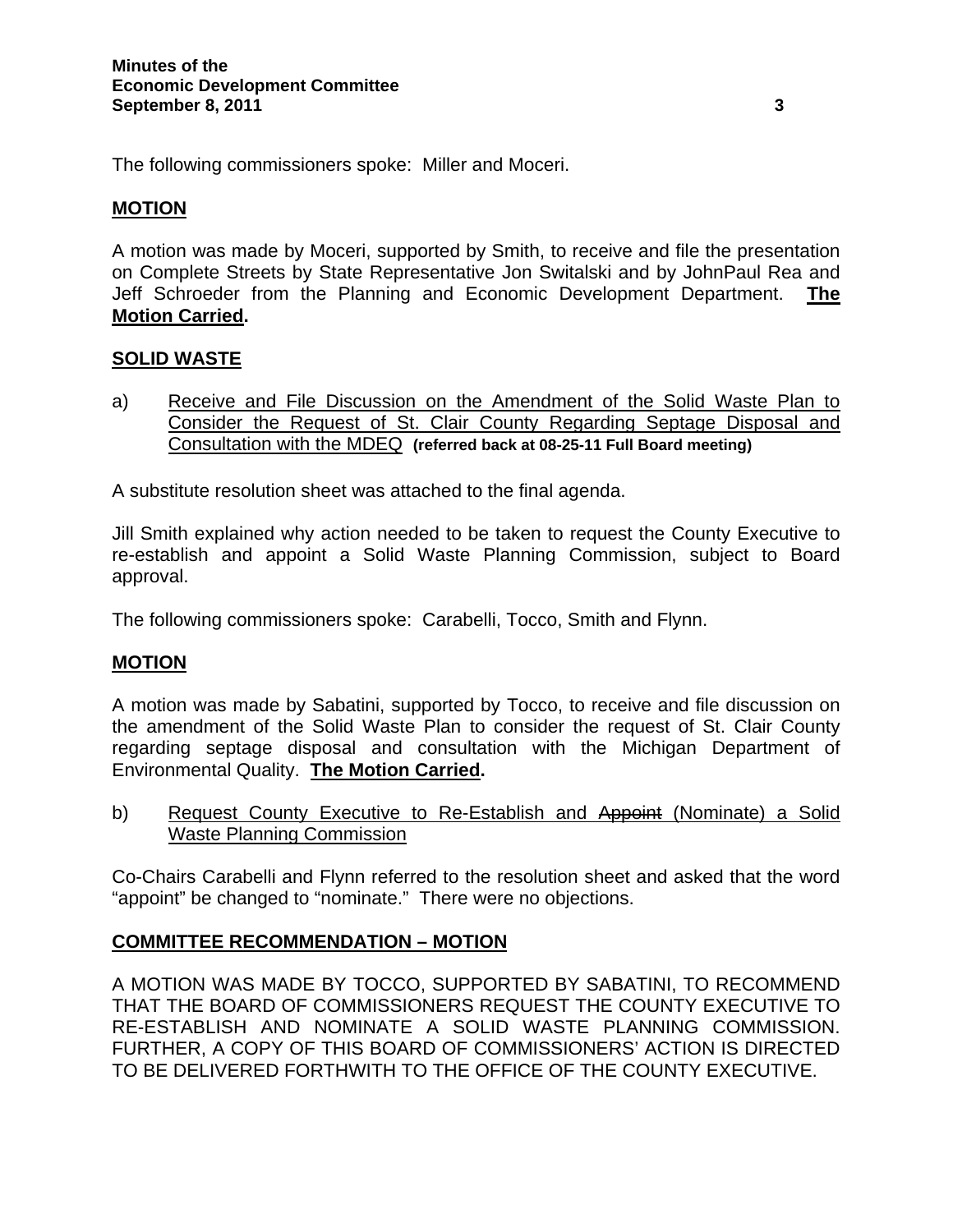The following commissioner spoke: Sabatini.

Co-Chair Carabelli called for a vote on the motion and **THE MOTION CARRIED.** 

# **ECONOMIC DEVELOPMENT**

### a) Amendments to CDBG-R Program

Mike Rozny gave an overview of this request.

# **COMMITTEE RECOMMENDATION – MOTION**

A MOTION WAS MADE BY MILLER, SUPPORTED BY SMITH, TO RECOMMEND THAT THE BOARD OF COMMISSIONERS AUTHORIZE SUBMISSION OF AN AMENDED CONSOLIDATED PLAN FOR THE MACOMB HOME CONSORTIUM. FURTHER, A COPY OF THIS BOARD OF COMMISSIONERS' ACTION IS DIRECTED TO BE DELIVERED FORTHWITH TO THE OFFICE OF THE COUNTY EXECUTIVE.

Commissioner Miller asked for an update on Turning Point. Mike Rozny gave an update and has requested a status report by the end of the month. His plan is to have a RFP ready to place on next month's committee meeting agenda.

The following commissioners spoke: Miller, Flynn and Carabelli.

Co-Chair Carabelli called for a vote on the motion and **THE MOTION CARRIED.**

# b) Planning Update for Tri-County Summit

Patti Dib reported that 280 invitations have been mailed, funding from sponsorships is a bit over \$25,000, regional partners from six entities have met, the main topic of discussion will be transit, four guests will talk about the successful implementation of Denver's mass transit system, and it is anticipated there will be a lot of involvement from various levels of government. As a reminder, the SE Michigan Regional Summit will be held on Friday, September 30th at the Lorenzo Cultural Center; breakfast will be served at 8:30 a.m. After the summit, a luncheon will be held at Rojo Mexican Bistro at Partridge Creek.

Co-Chair Flynn commended Commissioner Smith for his involvement with the individuals from Denver.

Commissioner Smith noted the individuals from Denver will be talking about regional mass transit.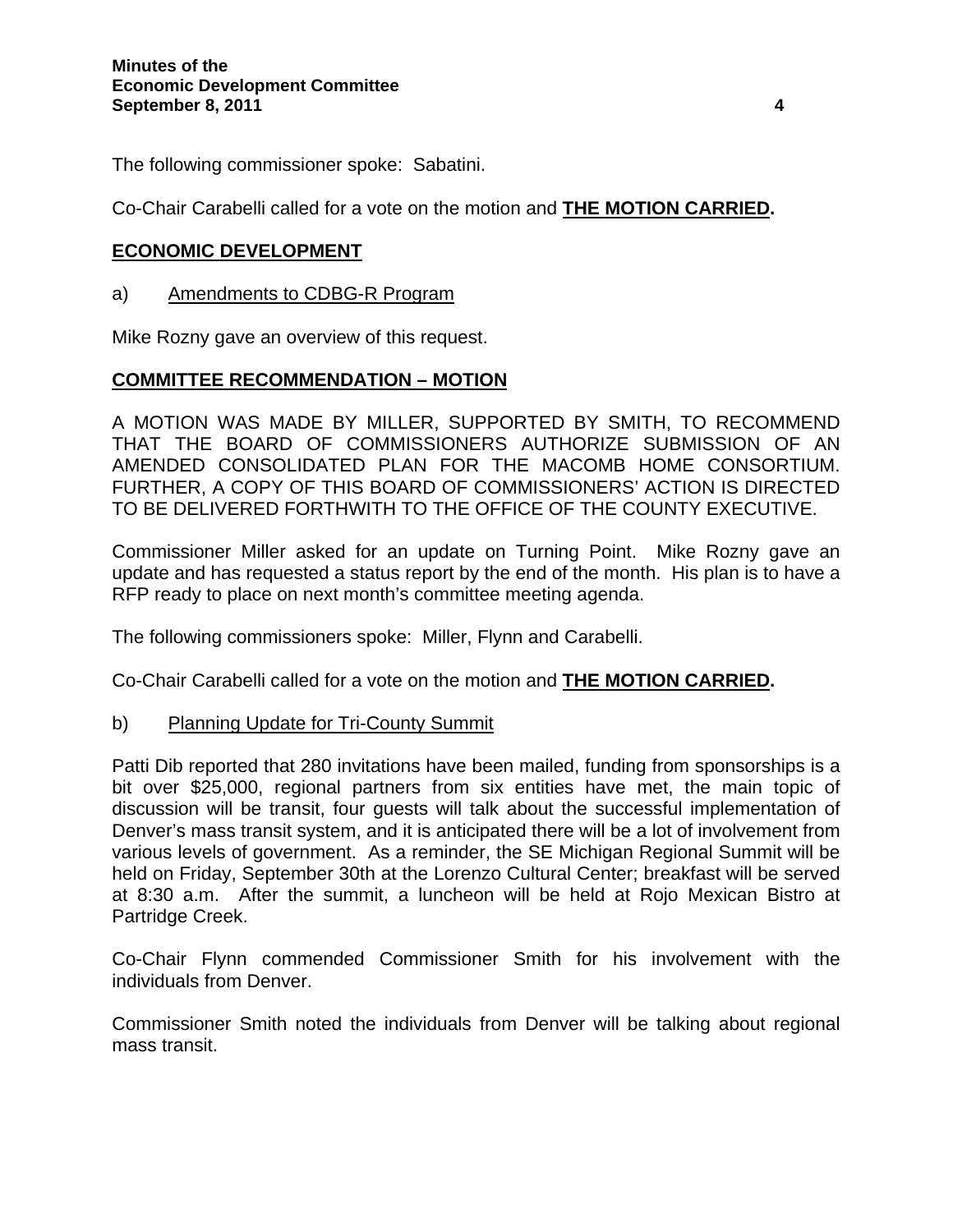Co-Chair Carabelli commended Patti Dib for doing a fabulous job, along with Commissioners Flynn and Smith who have put a lot of hours into this event.

# **MOTION**

A motion was made by Miller, supported by Tocco, to receive and file the planning update for the Tri-County Summit. **The Motion Carried.** 

c) Request that Commissioner Moceri be Excused from Committee Meetings for the Month of October

#### **COMMITTEE RECOMMENDATION – MOTION**

A MOTION WAS MADE BY TOCCO, SUPPORTED BY MILLER, TO RECOMMEND THAT THE BOARD OF COMMISSIONERS AUTHORIZE THAT COMMISSIONER TONI MOCERI BE EXCUSED FROM COMMITTEE MEETING ABSENCES THE MONTH OF OCTOBER FOR THE FOLLOWING COMMITTEE MEETING DATES: BOARD OPERATIONS (OCTOBER 11), ECONOMIC DEVELOPMENT (OCTOBER 13), FINANCE (OCTOBER 18) AND FULL BOARD (OCTOBER 20), DUE TO HER BEING AWARDED A MARSHALL MEMORIAL FELLOWSHIP AND INVITED TO PARTICIPATE IN A 24-DAY EDUCATIONAL PROGRAM IN EUROPE FROM SEPTEMBER 29 - OCTOBER 23, 2011 REPRESENTING THE BOARD OF COMMISSIONERS. THESE ABSENCES WILL NOT COUNT TOWARDS A REDUCTION IN PAY. FURTHER, A COPY OF THIS BOARD OF COMMISSIONERS' ACTION IS DIRECTED TO BE DELIVERED FORTHWITH TO THE OFFICE OF THE COUNTY EXECUTIVE.

Commissioner Moceri gave an overview of her upcoming trip to Europe in which she will be representing the Board. She received a full scholarship to pay for the trip and there will be no cost to the county.

Co-Chair Flynn congratulated Commissioner Moceri for being awarded this prestigious award.

Co-Chair Carabelli indicated a report from Commissioner Moceri will be placed on a future committee meeting agenda.

Co-Chair Carabelli called for a vote on the motion and **THE MOTION CARRIED.** 

# **UPCOMING EVENTS**

#### **MOTION**

A motion was made by Smith, supported by Tocco, to receive and file the update on upcoming events. **The Motion Carried.**